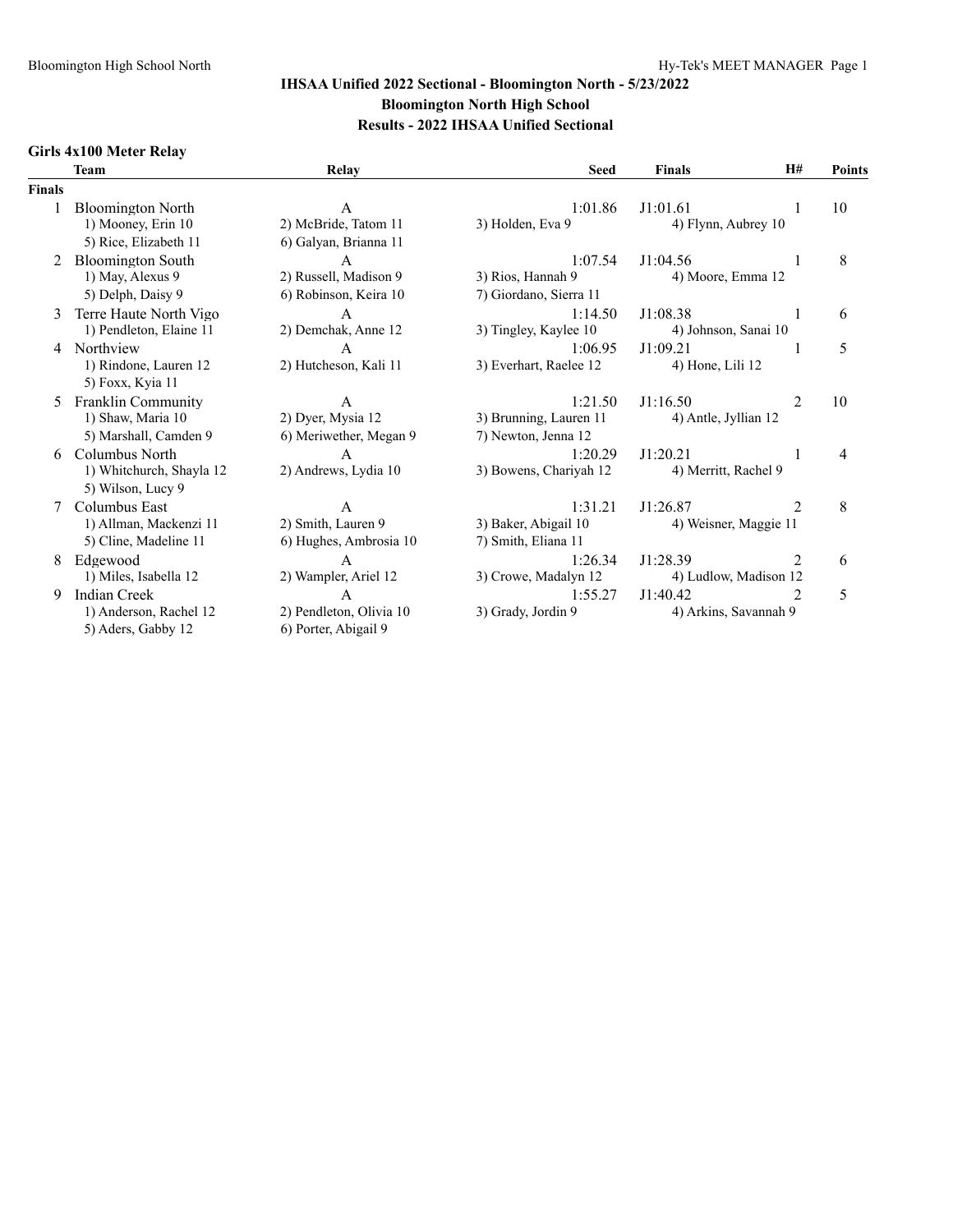|               | <b>Boys 4x100 Meter Relay</b>                                                  |                                                                   |                                                          |                                                               |                                                 |        |
|---------------|--------------------------------------------------------------------------------|-------------------------------------------------------------------|----------------------------------------------------------|---------------------------------------------------------------|-------------------------------------------------|--------|
|               | <b>Team</b>                                                                    | Relay                                                             | <b>Seed</b>                                              | <b>Finals</b>                                                 | H#                                              | Points |
| <b>Finals</b> |                                                                                |                                                                   |                                                          |                                                               |                                                 |        |
|               | <b>Bloomington South</b><br>1) Elsesser, Ethan 12<br>5) McGough, Ryker 9       | A<br>2) Southern, Cameron 11<br>6) Johnson, Aidan 10              | 50.65<br>3) Tran, Brian 10<br>7) Green, Izaak 10         | J51.37<br>4) Miller, Steven 11                                | 8) Edgeworth, David 11                          | 10     |
|               | <b>Bloomington North</b><br>1) Jent, Jackson 10<br>5) Baron-Caudill, Elijah 11 | $\mathsf{A}$<br>2) Kingsbury, Cody 12<br>6) Butcher, Wyatt 10     | 52.33<br>3) Bull, Deionte 11<br>7) Kingsbury, Michael 11 | J52.11<br>4) Clinger, Isaiah 12                               |                                                 | 8      |
| 3             | <b>Indian Creek</b><br>1) Britt, Daly 10<br>5) Dillingham, Robert 10           | $\overline{A}$<br>2) Creek, Sam 12                                | 55.86<br>3) McAfee, Caid'n 11                            | J52.44                                                        | 1                                               | 6      |
| 4             | Greenwood Community<br>1) Johnson, Dave 12                                     | A<br>2) Peckinpauch, Madison 12                                   | 54.55<br>3) Holton, James 10                             | J55.87<br>4) Dulaney, Calveon 11                              |                                                 | 5      |
| 5             | Franklin Community<br>1) Zieniewicz, Austin 11<br>5) Couden-Case, Hunter 12    | $\mathbf{A}$<br>2) Geisler, Reid 12<br>6) McHenry, Ethan 9        | 55.04<br>3) Martin, Derick 10                            | J56.29<br>4) Brown, Joshua 11                                 |                                                 | 4      |
| 6             | Northview<br>1) Morgan, Easton 12<br>5) Mace, Gavin 9                          | $\overline{A}$<br>2) Fowler, Jacob 12                             | 54.39<br>3) Tellechea, Ian 12                            | J57.36<br>4) Moore, Logan 12                                  | $\mathbf{1}$                                    | 3      |
|               | Columbus North<br>1) Warren, Bret 11                                           | A<br>2) Marsh, Noah 9                                             | 1:00.58<br>3) Bayne, Gavin 10                            | J57.41<br>4) Johnson, Morgan 9                                | 2                                               | 10     |
| 8             | Terre Haute North Vigo<br>1) Mundell, Ryan 12<br>5) Delaise, Noah 11           | $\overline{A}$<br>2) Smith, Charles 10                            | 1:00.65<br>3) Saunders, Samuel 12                        | J1:01.39                                                      | $\mathfrak{D}$<br>4) Creamer-Moore, Jeremiah 10 | 8      |
| 9             | Edgewood<br>1) Daniel, Madison 9                                               | $\overline{A}$<br>2) Hanson, Amara 10                             | 1:13.14<br>3) Sexton, Noah 10                            | J1:13.35<br>4) Wells, Zachary 12                              | $\overline{2}$                                  | 6      |
| 10            | Columbus East<br>1) Coriden, Peter 11<br>5) Hartsook, Coleman 10               | $\overline{A}$<br>2) Hefner, Jacob 9<br>6) Steinwedel, Lillian 10 | 1:18.02<br>3) Pezold, Grayson 9<br>7) Hamilton, Jerik 9  | J1:24.49<br>4) Srikanth, Sadhna 11<br>8) Walker, Alexander 11 | $\mathfrak{D}$                                  | 5      |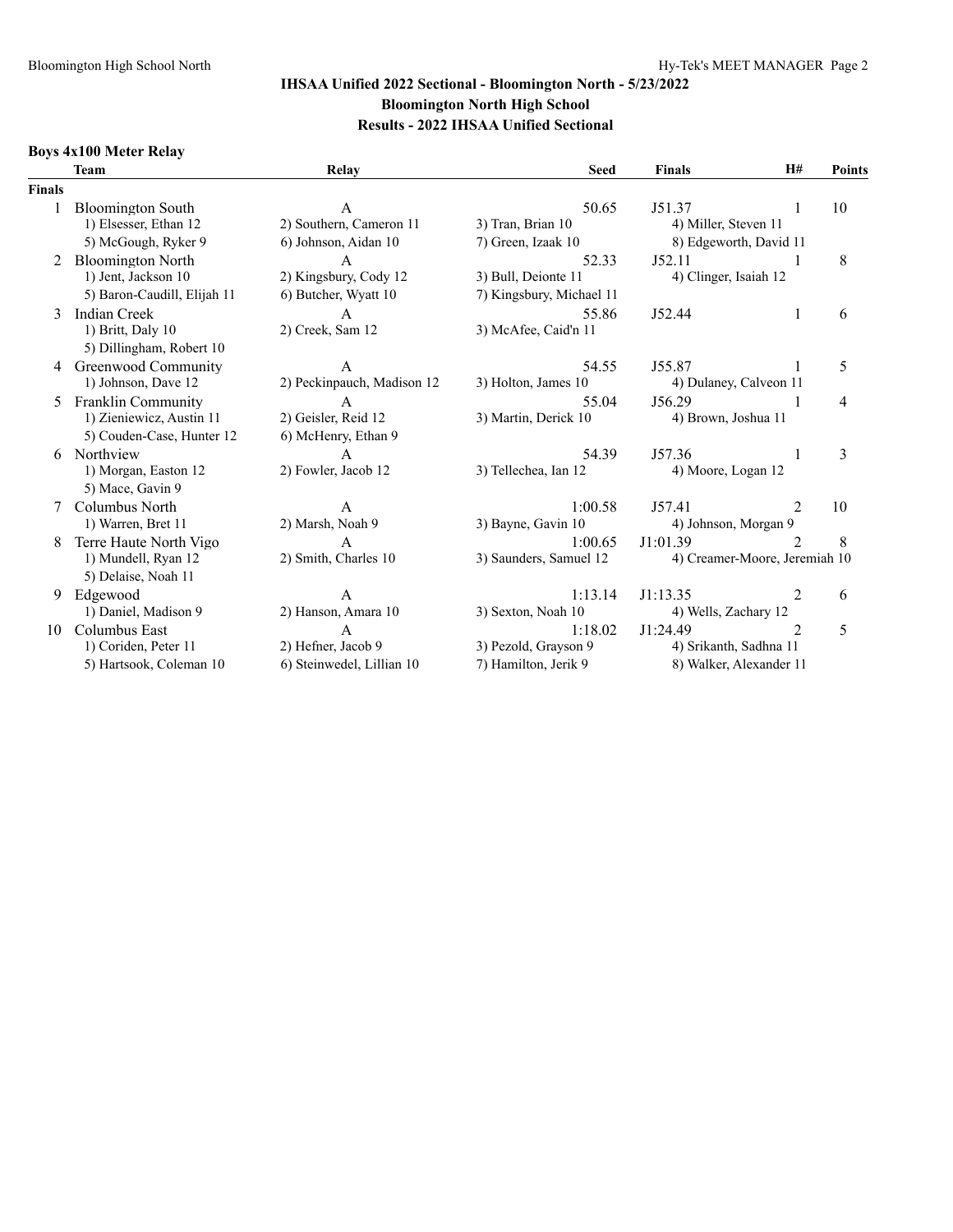#### **Mixed 100 Meter Dash**

|               | Name                    |     | Yr School                  | <b>Seed</b> | <b>Finals</b> | H#             | <b>Points</b>           |
|---------------|-------------------------|-----|----------------------------|-------------|---------------|----------------|-------------------------|
| <b>Finals</b> |                         |     |                            |             |               |                |                         |
| 1             | Morgan, Easton          |     | M12 Northview              | 12.59       | J12.31        | 1              | 10                      |
| 2             | McGough, Ryker          |     | M9 Bloomington South       | 12.24       | J12.38        | 1              | 8                       |
| 3             | Fowler, Jacob           |     | M12 Northview              | 12.85       | J12.54        | 1              | 6                       |
| 4             | Clinger, Isaiah         |     | M12 Bloomington North      | 12.98       | J13.14        | 1              | 5                       |
| 5             | Strunk, Peyton          |     | M10 Indian Creek           | 13.43       | J13.33        | 1              | $\overline{\mathbf{4}}$ |
| 6             | Russell, Madison        |     | W9 Bloomington South       | 14.04       | J13.90        | 1              | 3                       |
| 7             | Sommer, William         |     | M11 Terre Haute North Vigo | 15.31       | J14.05        | $\overline{c}$ | 10                      |
| 8             | Holden, Eva             |     | W9 Bloomington North       | 13.99       | J14.06        | 1              | $\overline{c}$          |
| 9             | Cook, Jonathan          |     | M11 Martinsville           | 16.72       | J14.13        | 3              | 10                      |
| 10            | Brenner, Devon          |     | M11 Martinsville           | 14.20       | J14.45        | $\overline{c}$ | 8                       |
| 11            | Britt, Logan            | M11 | Indian Creek               | 14.81       | J14.52        | 2              | 6                       |
| 12            | Warren, Bret            |     | M11 Columbus North         | 13.25       | J14.63        | $\mathbf{1}$   | $\mathbf{1}$            |
| 13            | Gaines, Matthew         |     | M9 Franklin Community      | 15.02       | J14.75        | $\overline{c}$ | 5                       |
| 14            | Guilfoy, Avery          |     | M9 Greenwood Community     | 15.05       | J14.92        | $\overline{c}$ | 4                       |
| 15            | Schooley, Isaiah        |     | M12 Bloomington North      | 15.21       | J15.09        | $\overline{c}$ | 3                       |
| 16            | Bull, Deshawn           |     | M12 Bloomington North      | 14.54       | J15.32        | 2              | $\overline{2}$          |
| 17            | Shirhall, Trevor        |     | M12 Greenwood Community    | 15.83       | J15.81        | 3              | 8                       |
| 18            | Johnson, Morgan         |     | M9 Columbus North          | 15.89       | J15.89        | 3              | 6                       |
| 19            | Ellinger, Nathan        |     | M10 Terre Haute South Vigo | 15.98       | J15.96        | 3              | 5                       |
| 20            | Diaz, Brianna           |     | M12 Franklin Community     | 16.55       | J16.27        | 3              | 4                       |
| 21            | Harper, Brock           |     | M12 Greenwood Community    | 17.22       | J16.30        | 4              | 10                      |
| 22            | Miles, Isabella         |     | W12 Edgewood               | 16.84       | J16.45        | 4              | $8\,$                   |
| 23            | Tran, Brian             |     | M10 Bloomington South      | 16.73       | J16.50        | 4              | 6                       |
| 24            | Smith, Lilly            |     | M11 Columbus East          | 16.94       | J16.57        | 4              | 5                       |
| 25            | Smith, Charles          |     | M10 Terre Haute North Vigo | 16.00       | J16.99        | 3              | 3                       |
| 26            | Payton, Jeremaih        |     | M12 Indian Creek           | 21.22       | J17.52        | 6              | 10                      |
| 27            | Hone, Lili              |     | W12 Northview              | 18.03       | J17.57        | 5              | 10                      |
| 28            | Lee, Emreson            |     | M11 Terre Haute South Vigo | 22.57       | J17.70        | 6              | $8\,$                   |
| 29            | Taylor, Zachary         |     | M9 Edgewood                | 18.27       | J18.12        | 5              | 8                       |
| 30            | Kaufman, Erica          |     | M9 Columbus North          | 17.47       | J18.36        | 4              | 4                       |
| 31            | Kinser, James           |     | M12 Edgewood               | 19.57       | J18.44        | 5              | 6                       |
| 32            | Young, Noah             |     | M11 Bloomington South      | 18.54       | J18.45        | 5              | 5                       |
| 33            | Kale, Matt              |     | M12 Franklin Community     | 18.46       | J18.86        | 5              | 4                       |
| 34            | Demchak, Anne           |     | W12 Terre Haute North Vigo | 19.63       | J19.14        | 5              | 3                       |
| 35            | Guipe, Eleanor          |     | M9 Greenwood Community     | 19.68       | J19.21        | 6              | 6                       |
| 36            | Brooks, Joy             |     | M10 Terre Haute South Vigo | 17.24       | J19.30        | 4              | $\mathfrak{Z}$          |
| 37            | Norcross, Eleri         |     | M11 Franklin Community     | 20.28       | J19.66        | 6              | 5                       |
| 38            | Meyerholtz, Christopher |     | M9 Northview               | 19.40       | J19.74        | 5              | $\overline{c}$          |
|               | 39 Wilson, Braden       |     | M12 Martinsville           | 24.75       | J20.46        | 7              | 10                      |
| 40            | Moore, Kelsey           |     | M11 Martinsville           | 29.11       | J20.48        | 7              | 8                       |
| 41            | Leachman, Matthew       |     | M12 Center Grove           | 24.31       | J21.18        | 7              | 6                       |
| 42            | Melvin, II, Mark        |     | M12 Terre Haute North Vigo | 21.01       | J22.79        | 6              | 4                       |
| 43            | Herrmann, Jack          |     | M12 Terre Haute South Vigo | 24.20       | J23.28        | 7              | 5                       |
| 44            | Hamilton, Jerik         |     | M9 Columbus East           | 21.77       | J23.83        | 6              | 3                       |
| 45            | Aders, Gabby            |     | W12 Indian Creek           | 33.74       | J24.81        | 7              | 4                       |
| 46            | James, Taylor           |     | M12 Columbus North         | 35.17       | J32.42        | 7              | 3                       |
| 47            | Anderson, Quentin       |     | M11 Columbus East          | 26.94       | J35.29        | $\tau$         | $\overline{2}$          |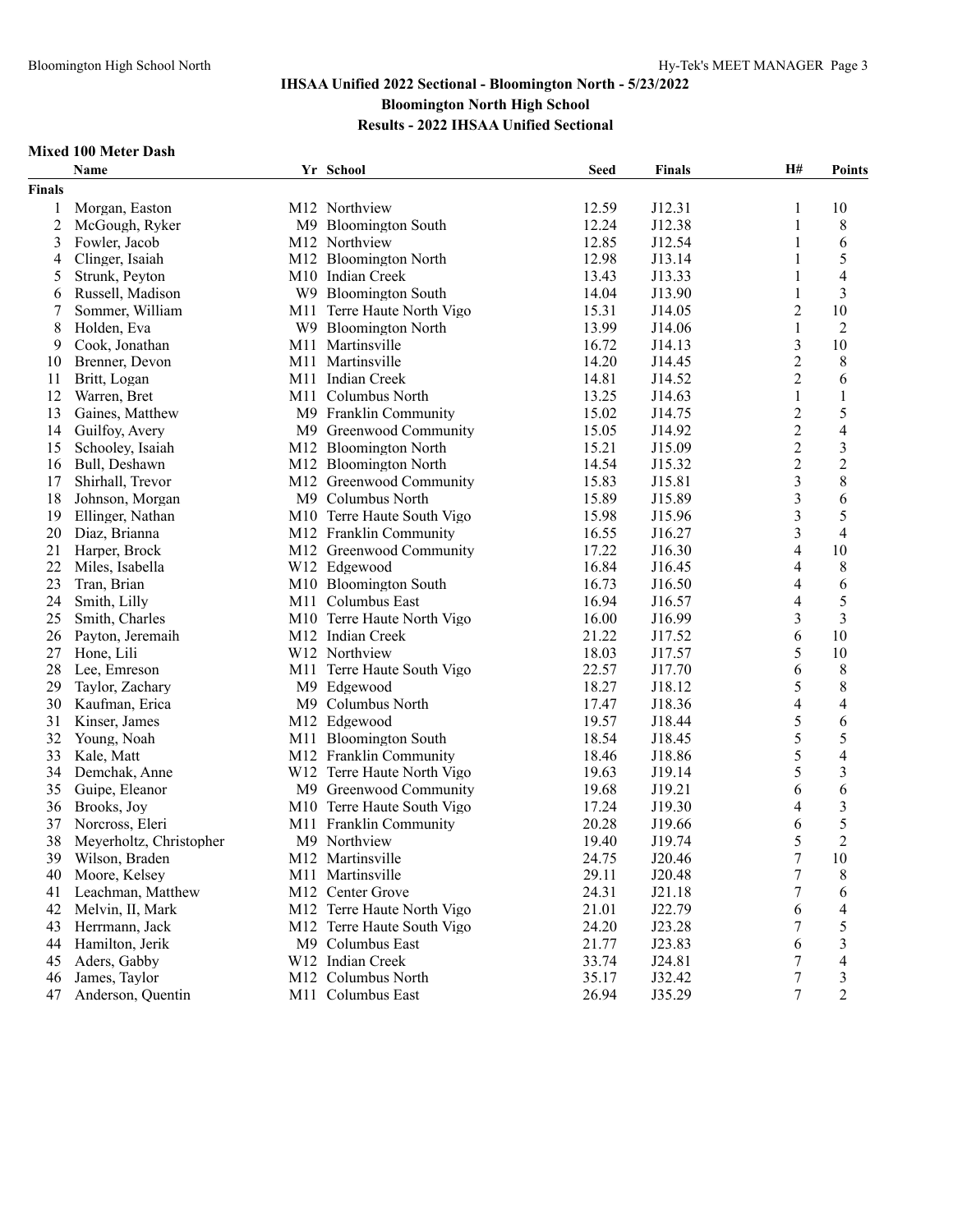#### **Mixed 400 Meter Dash**

|               | <b>Name</b>          |                | Yr School                      | <b>Seed</b> | <b>Finals</b> | H#                      | Points                   |
|---------------|----------------------|----------------|--------------------------------|-------------|---------------|-------------------------|--------------------------|
| <b>Finals</b> |                      |                |                                |             |               |                         |                          |
| 1             | Butcher, Wyatt       |                | M10 Bloomington North          | 58.96       | J58.49        | 1                       | 10                       |
| 2             | Saunders, Samuel     |                | M12 Terre Haute North Vigo     | 59.00       | J59.73        | 1                       | 8                        |
| 3             | Roembke, Christian   |                | M <sub>11</sub> Northview      | 1:08.82     | J1:01.70      | 1                       | 6                        |
| 4             | Strunk, Peyton       |                | M <sub>10</sub> Indian Creek   | 1:00.23     | J1:02.43      |                         | 5                        |
| 5             | Johnson, Dave        |                | M12 Greenwood Community        | 1:12.27     | J1:03.15      | $\overline{c}$          | 10                       |
| 6             | Marsh, Noah          |                | M9 Columbus North              | 1:04.18     | J1:04.94      |                         | $\overline{\mathcal{A}}$ |
| 7             | Gaines, Matthew      |                | M9 Franklin Community          | 1:14.22     | J1:06.44      | $\overline{c}$          | $\,$ $\,$                |
| 8             | Mahurin, Parker      |                | M12 Terre Haute South Vigo     | 1:11.14     | J1:07.01      | 1                       | $\overline{\mathbf{3}}$  |
| 9             | Cook, Jeremiah       |                | M11 Martinsville               | 1:10.36     | J1:08.69      | 1                       | $\overline{c}$           |
| 10            | Dillingham, Robert   |                | M10 Indian Creek               | 1:13.34     | J1:09.30      | $\overline{c}$          | 6                        |
| 11            | Headley, Joseph      |                | M10 Bloomington North          | 1:12.71     | J1:13.00      | $\overline{c}$          | 5                        |
| 12            | Tellechea, Ian       |                | M12 Northview                  | 1:12.48     | J1:13.81      | $\overline{c}$          | 4                        |
| 13            | Meriwether, Megan    |                | W9 Franklin Community          | 1:17.38     | J1:13.90      | $\overline{c}$          | 3                        |
| 14            | Shaw, Maria          |                | W10 Franklin Community         | 1:18.00     | J1:15.10      | $\overline{\mathbf{3}}$ | 10                       |
| 15            | Mundell, Ryan        |                | M12 Terre Haute North Vigo     | 1:23.10     | J1:16.54      | 3                       | $\,8\,$                  |
| 16            | Posey, Riley         | M10            | Columbus East                  | 1:18.29     | J1:17.33      | 3                       | 6                        |
| 17            | Mathieux, Wyatt      |                | M11 Franklin Community         | 1:19.72     | J1:17.90      | 3                       | 5                        |
| 18            | Hickman, Madeline    |                | M9 Bloomington South           | 1:15.87     | J1:18.16      | $\overline{c}$          | $\overline{c}$           |
| 19            | Peckinpauch, Madison |                | M12 Greenwood Community        | 1:22.38     | J1:18.49      | $\overline{\mathbf{3}}$ | $\overline{\mathbf{4}}$  |
| 20            | Koceja, Kathryn      |                | M10 Bloomington North          | 1:25.74     | J1:22.31      | $\overline{\mathbf{3}}$ | 3                        |
| 21            | Hodges, Hayden       |                | M9 Edgewood                    | 1:32.55     | J1:24.15      | 4                       | 10                       |
| 22            | Pendleton, Olivia    | W10            | Indian Creek                   | 1:35.00     | J1:24.86      | 5                       | 10                       |
| 23            | Sotelo, Aundrea      |                | M10 Edgewood                   | 1:30.02     | J1:27.73      | 4                       | 8                        |
| 24            | Griffin, Caleb       |                | M <sub>12</sub> Columbus North | 1:35.57     | J1:29.11      | 5                       | $\,8\,$                  |
| 25            | Delaise, Noah        |                | M11 Terre Haute North Vigo     | 1:43.40     | J1:29.59      | 6                       | 10                       |
| 26            | Walker, Evan         |                | M10 Terre Haute South Vigo     | 1:26.59     | J1:32.87      | 4                       | 6                        |
| 27            | Beatty, Sophie       |                | M9 Edgewood                    | 1:34.29     | J1:32.93      | 5                       | 6                        |
| 28            | Jones-Muniz, Kenneth | M <sup>9</sup> | Terre Haute South Vigo         | 1:50.93     | J1:33.83      | 6                       | $\,8\,$                  |
| 29            | Veach, Hallie        | M <sup>9</sup> | <b>Bloomington South</b>       | 1:34.05     | J1:35.32      | 4                       | 5                        |
| 30            | Peckinpaugh, Hailey  |                | M10 Greenwood Community        | 1:34.84     | J1:35.54      | 5                       | 5                        |
| 31            | Kerilla, William     |                | M12 Bloomington North          | 1:42.53     | J1:38.47      | 6                       | 6                        |
| 32            | Watkins, Bradley     | M11            | <b>Bloomington South</b>       | 1:29.82     | J1:38.64      | 4                       | 4                        |
| 33            | Kirkham, Summer      | M9             | Martinsville                   | 1:37.70     | J1:39.80      | 5                       | $\overline{\mathcal{A}}$ |
| 34            | Payton, Jeremaih     | M12            | Indian Creek                   | 1:33.97     | J1:41.26      | 4                       | $\overline{\mathbf{3}}$  |
| 35            | Anderson, Jaiden     |                | M11 Columbus East              | 2:28.15     | J2:20.46      | 6                       | 5                        |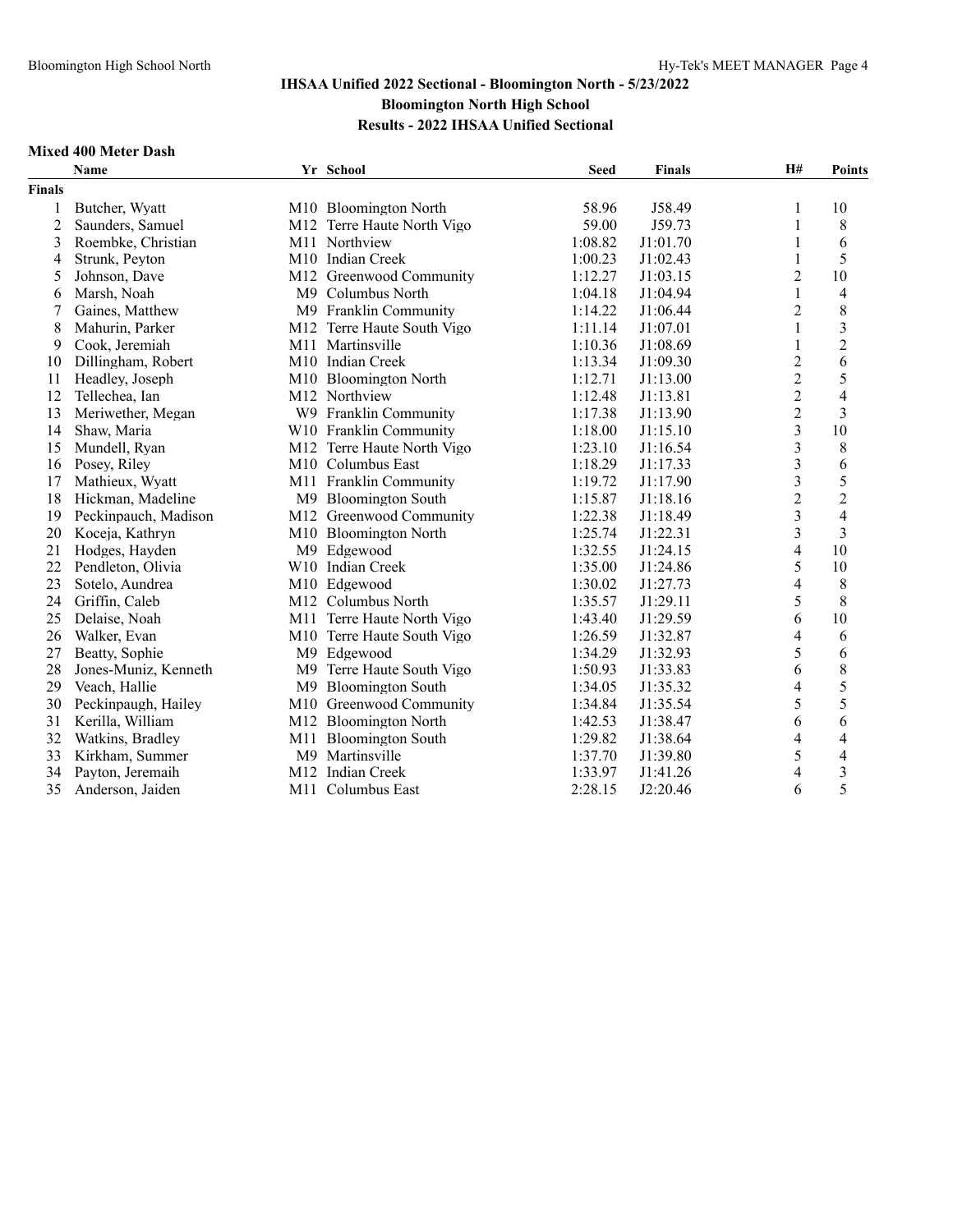# **Mixed Long Jump**

|                | Name                    |                | Yr School                      | <b>Seed</b>  | <b>Finals</b> | <b>H#</b>      | <b>Points</b>  |
|----------------|-------------------------|----------------|--------------------------------|--------------|---------------|----------------|----------------|
| <b>Finals</b>  |                         |                |                                |              |               |                |                |
| 1              | Bull, Deionte           |                | M11 Bloomington North          | 18-08.75     | J18-06.25     | 1              | 10             |
| $\overline{c}$ | Creek, Sam              |                | M12 Indian Creek               | 18-00.00     | J18-04.25     | 1              | 8              |
| 3              | Davidson, Jacob         |                | M11 Bloomington South          | 19-02.00     | J18-02.00     | 1              | 6              |
| 4              | Dulaney, Calveon        |                | M11 Greenwood Community        | 18-04.00     | J18-00.75     | 1              | 5              |
| 5              | McAfee, Caid'n          |                | M11 Indian Creek               | 17-06.00     | J17-06.75     | 1              | $\overline{4}$ |
| 6              | Sampson, Braxton        |                | M12 Northview                  | 17-01.00     | J16-04.25     | 1              | $\mathfrak{Z}$ |
| 7              | Brown, Joshua           |                | M11 Franklin Community         | 16-07.00     | J15-09.00     | $\mathbf{1}$   | $\overline{2}$ |
| 8              | Sommer, William         |                | M11 Terre Haute North Vigo     | 14-10.75     | J15-04.25     | $\overline{c}$ | 10             |
| 9              | Bayne, Gavin            |                | M <sub>10</sub> Columbus North | 15-01.00     | J15-02.50     | $\overline{c}$ | $\,$ 8 $\,$    |
| 10             | Holton, James           |                | M10 Greenwood Community        | 16-03.00     | J14-11.00     | $\mathbf{1}$   | $\mathbf{1}$   |
| 11             | Zieniewicz, Addison     |                | M10 Franklin Community         | 12-02.00     | J14-06.75     | $\overline{c}$ | 6              |
| 12             | Mooney, Erin            |                | W10 Bloomington North          | 14-03.25     | J14-00.00     | $\overline{c}$ | 5              |
| 13             | Zieniewicz, Austin      |                | M11 Franklin Community         | $11 - 10.00$ | J13-10.75     | 3              | 10             |
| 14             | Bland, Quentin          |                | M11 Martinsville               | 11-11.00     | J13-04.50     | 3              | $8\,$          |
| 15             | Knight, Laurel          |                | M12 Columbus East              | 12-00.00     | J13-03.25     | 3              | 6              |
| 16             | Creamer-Moore, Jeremiah |                | M10 Terre Haute North Vigo     | 12-00.00     | J13-02.25     | $\overline{c}$ | $\overline{4}$ |
| 17             | Kingsbury, Michael      |                | M11 Bloomington North          | 13-09.75     | J12-11.00     | $\overline{c}$ | $\mathfrak{Z}$ |
| 18             | Clark, Ellis            |                | M10 Bloomington South          | 12-06.00     | J12-09.25     | $\overline{c}$ | $\overline{c}$ |
| 19             | Cook, Jeremiah          |                | M11 Martinsville               | 12-00.50     | J12-06.25     | $\overline{c}$ | $\mathbf{1}$   |
| 20             | Sotelo, Aundrea         |                | M10 Edgewood                   | 10-10.50     | J11-09.75     | 3              | 5              |
| 21             | Johnson, Aidan          |                | M10 Bloomington South          | 10-08.00     | J11-08.25     | 3              | 4              |
| 22             | Tarr, Gracie            |                | M12 Northview                  | 11-03.25     | J11-08.00     | 3              | 3              |
| 23             | Wilson, Lucy            |                | W9 Columbus North              | 10-05.00     | J11-02.75     | 3              | $\overline{2}$ |
| 24             | Spears, Levi            |                | M12 Terre Haute South Vigo     | $10-10.00$   | J10-10.00     | 3              | 1              |
| 25             | Smith, Alexandria       |                | M10 Edgewood                   | 10-03.50     | J10-06.25     | 4              | 10             |
| 26             | Britt, Daly             |                | M10 Indian Creek               | $9 - 00.00$  | $J10-00.50$   | 4              | $\,8\,$        |
| 27             | Miller, Steven          | M11            | <b>Bloomington South</b>       | 9-08.00      | J9-03.00      | 4              | 6              |
| 28             | Mathieux, Wyatt         |                | M11 Franklin Community         | 9-04.00      | J8-09.50      | 4              | 5              |
| 28             | Quinn, Hayden           |                | M9 Terre Haute North Vigo      | 8-07.00      | J8-09.50      | $\overline{4}$ | $\overline{4}$ |
| 30             | Westerfeld, Isabella    |                | M <sub>11</sub> Columbus East  | 8-06.00      | J8-07.50      | 5              | 10             |
| 31             | Headley, Joseph         |                | M10 Bloomington North          | 8-04.00      | J8-05.00      | 5              | 8              |
| 32             | Ellinger, Nathan        |                | M10 Terre Haute South Vigo     | $9 - 00.00$  | J8-02.25      | $\overline{4}$ | $\mathfrak{Z}$ |
| 33             | Sanders, Natalie        |                | M9 Center Grove                | 6-01.00      | J7-07.50      | 5              | 6              |
| 34             | Bowens, Chariyah        |                | W <sub>12</sub> Columbus North | 7-09.00      | $J7-02.50$    | 5              | 5              |
| 35             | Pringle, Jack           |                | M12 Indian Creek               | 5-02.00      | J6-03.00      | 6              | 10             |
| 36             | Kirkham, Summer         |                | M9 Martinsville                | 8-09.00      | $J6-00.25$    | 4              | $\overline{2}$ |
| 37             | Ludlow, Madison         |                | W12 Edgewood                   | 7-04.00      | $J5-06.50$    | 5              | $\overline{4}$ |
| 38             | Hall, Tehya             |                | M11 Martinsville               | 9-04.00      | J5-02.25      | 4              | $\mathbf{1}$   |
| 39             | Messer, Makayla         | M10            | Terre Haute South Vigo         | $3 - 02.00$  | J4-11.00      | 6              | $\,$ 8 $\,$    |
| 40             | Uhl, Evan               | M <sub>9</sub> | Center Grove                   | $3 - 02.00$  | J4-05.00      | 6              | 6              |
| 41             | Orman, Jonas            |                | M9 Northview                   | 4-09.00      | J4-02.50      | 6              | 5              |
| 42             | Hughes, Ambrosia        |                | W10 Columbus East              | $8 - 00.00$  | J3-00.00      | 5              | 3              |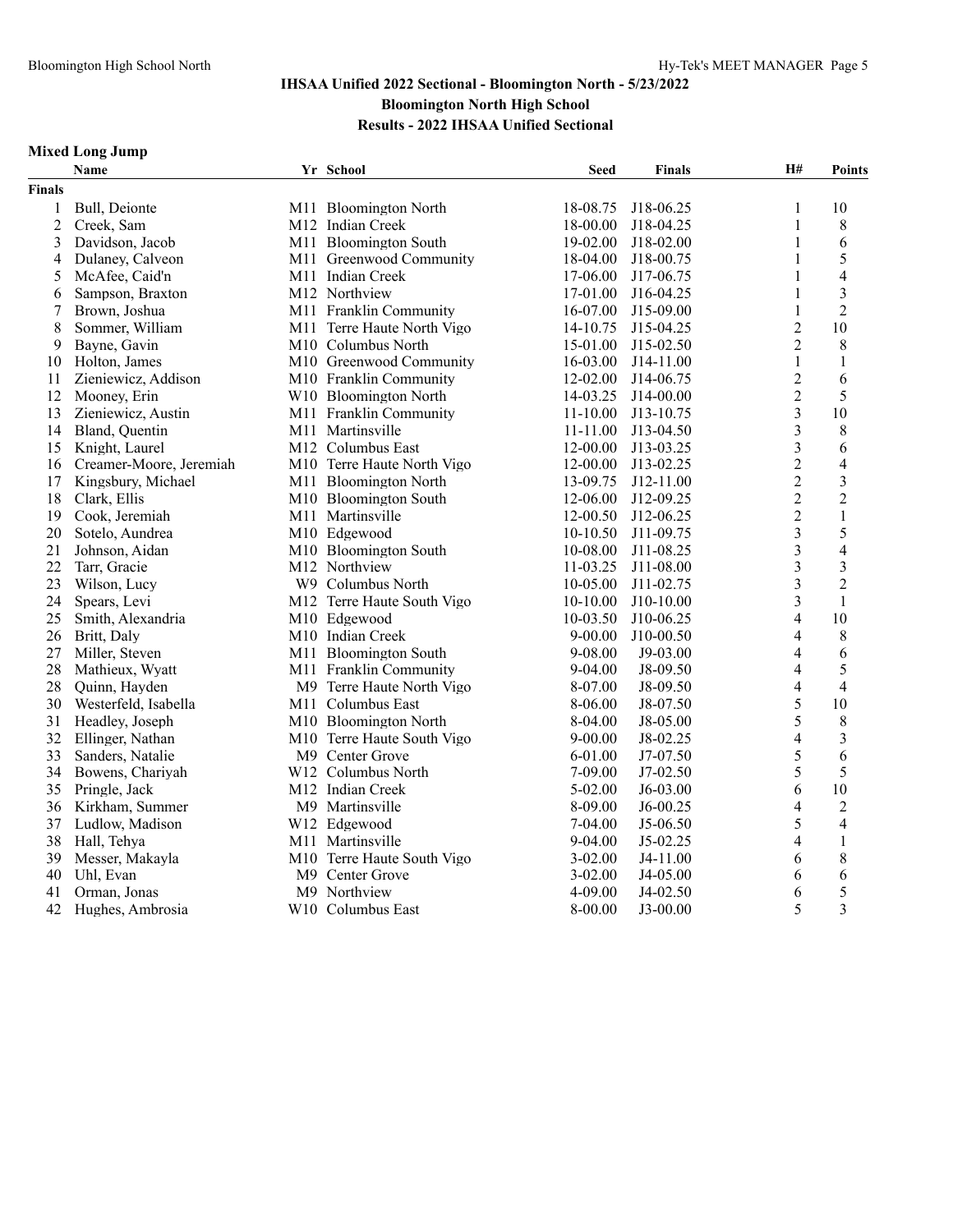#### **Mixed Shot Put**

|                | Name                  |     | Yr School                      | <b>Seed</b>  | <b>Finals</b>      | H#             | <b>Points</b>  |
|----------------|-----------------------|-----|--------------------------------|--------------|--------------------|----------------|----------------|
| Finals         |                       |     |                                |              |                    |                |                |
| 1              | Brenner, Devon        |     | M11 Martinsville               | 41-00.00     | J41-09.50          | 1              | 10             |
| $\overline{c}$ | Meyer, Hunter         |     | M12 Indian Creek               | 39-00.00     | J40-09.00          | 1              | 8              |
| 3              | Elsesser, Ethan       |     | M12 Bloomington South          | 40-03.00     | J40-05.75          | 1              | 6              |
| 4              | Johnson, James        |     | M11 Bloomington North          | $40-10.00$   | J40-03.00          | 1              | 5              |
| 5              | Mahurin, Parker       |     | M12 Terre Haute South Vigo     | 44-00.75     | J39-00.00          | 1              | 4              |
| 6              | Sampson, Braxton      |     | M12 Northview                  | 40-09.00     | J37-10.75          | 1              | 3              |
| 7              | Caudill, Aidan        |     | M10 Bloomington North          | 34-01.00     | J37-07.25          | 1              | $\overline{2}$ |
| 8              | Cook, Jonathan        |     | M11 Martinsville               | 38-04.00     | J36-00.00          | $\mathbf{1}$   | $\mathbf{1}$   |
| 9              | Britt, Logan          |     | M11 Indian Creek               | 33-00.00     | J32-05.50          | $\overline{c}$ | 10             |
| 10             | Couden-Case, Hunter   |     | M12 Franklin Community         | 31-05.00     | J32-02.00          | $\overline{c}$ | 8              |
| 11             | Jones-Muniz, Kenneth  |     | M9 Terre Haute South Vigo      | $31 - 10.00$ | J31-08.00          | 2              | 6              |
| 12             | Deckert, Benjamin     |     | M12 Terre Haute North Vigo     | 32-07.50     | J31-07.50          | $\overline{c}$ | 5              |
| 13             | Geisler, Reid         |     | M12 Franklin Community         | 23-05.00     | $J31-00.50$        | 3              | 10             |
| 14             | Aftab, Muhammad       |     | M11 Bloomington South          | 30-09.00     | J28-08.50          | $\overline{c}$ | 4              |
| 15             | Edgeworth, David      |     | M11 Bloomington South          | 27-06.00     | $J27-11.50$        | $\overline{c}$ | 3              |
| 16             | Harper, Brock         |     | M12 Greenwood Community        | 26-10.00     | $J27-03.50$        | $\overline{2}$ | 2              |
| 17             | Walker, Evan          |     | M10 Terre Haute South Vigo     | 27-03.50     | $J26-01.50$        | $\overline{c}$ | 1              |
| 18             | McHenry, Ethan        |     | M9 Franklin Community          | 24-04.00     | $J25-10.00$        | 3              | 8              |
| 19             | McBride, Tatom        |     | W11 Bloomington North          | 26-05.00     | J25-08.00          | 3              | 6              |
| 20             | Terry, Layla          |     | M12 Columbus North             | 24-11.00     | J24-07.00          | 3              | 5              |
| 21             | Guilfoy, Avery        |     | M9 Greenwood Community         | 24-01.00     | J23-09.00          | 3              | 4              |
| 22             | Dorsett, Ava          |     | M12 Northview                  | 20-00.00     | $J22-01.00$        | 4              | 10             |
| 23             | Patel, Jai Jake       |     | M <sub>10</sub> Columbus North | 22-07.00     | $J21-11.00$        | 3              | 3              |
| 24             | Pringle, Jack         |     | M12 Indian Creek               | 20-05.00     | J21-08.50          | 4              | $\,$ $\,$      |
| 25             | Moore, Kelsey         |     | M11 Martinsville               | 20-05.00     | J21-08.00          | 4              | 6              |
| 26             | Kale, Matt            |     | M12 Franklin Community         | 21-09.00     | $J21-00.00$        | 4              | 5              |
| 27             | Boggs, Sarah          |     | M12 Columbus East              | 23-00.00     | $J20-10.50$        | 3              | $\overline{c}$ |
| 28             | Daniel, Madison       |     | M9 Edgewood                    | 21-09.00     | $J20-05.00$        | 4              | 4              |
| 29             | Hanson, Amara         |     | M10 Edgewood                   | 24-00.50     | J20-02.00          | 3              | 1              |
| 30             | Dilts, William        |     | M12 Bloomington South          | 17-05.00     | $J20-01.50$        | 6              | 10             |
| 31             | Loera, Melanie        | M11 | Terre Haute South Vigo         | 20-03.00     | J19-02.00          | 4              | 3              |
| 32             | Wright, Blake         |     | M12 Northview                  | 16-05.75     | J18-09.00          | 6              | $\,$ 8 $\,$    |
| 33             | Guipe, Eleanor        |     | M9 Greenwood Community         | 17-08.00     | J18-06.00          | 5              | 10             |
| 34             | Tingley, Kaylee       |     | W10 Terre Haute North Vigo     | 19-02.00     | J18-05.50          | 5              | 8              |
| 35             | Pendleton, Elaine     |     | W11 Terre Haute North Vigo     | 18-11.00     | J18-03.50          | 5              | 6              |
| 36             | Wells, Zachary        |     | M12 Edgewood                   | 17-08.00     | J18-03.00          | 5              | 5              |
| 37             | Baron-Caudill, Elijah |     | M11 Bloomington North          | 18-07.50     | J18-01.00          | 5              | 4              |
| 38             | Shirhall, Trevor      |     | M12 Greenwood Community        | 17-03.00     | J17-08.00          | 6              | 6              |
|                | 39 Sanders, Natalie   |     | M9 Center Grove                |              | 16-00.00 J16-09.00 | 6              | 5              |
| 40             | Hartwell, Lindsey     |     | M9 Columbus North              | 17-08.00     | $J16-02.50$        | 5              | 3              |
| 41             | Mace, Gavin           |     | M9 Northview                   | 17-05.00     | J15-01.50          | 5              | 2              |
| 42             | Baird, Jason          |     | M12 Indian Creek               | 13-05.00     | J13-04.50          | 6              | 4              |
| 43             | Allman, Mackenzi      |     | W11 Columbus East              | 12-09.00     | J11-08.50          | 7              | 10             |
| 44             | Bean, Meredith        |     | M12 Columbus East              | 12-11.00     | J11-07.75          | 6              | 3              |
| 45             | Morrison, Danielle    |     | M9 Martinsville                | 10-06.00     | J10-09.00          | 7              | 8              |
| 46             | James, Taylor         |     | M12 Columbus North             | $9 - 04.00$  | J10-04.50          | 7              | 6              |
| 47             | Tugan, Aaron          |     | M12 Center Grove               | $9 - 00.00$  | J9-07.00           | 7              | 5              |
| 48             | Anderson, Quentin     |     | M11 Columbus East              | 12-04.00     | J9-04.50           | $\tau$         | 4              |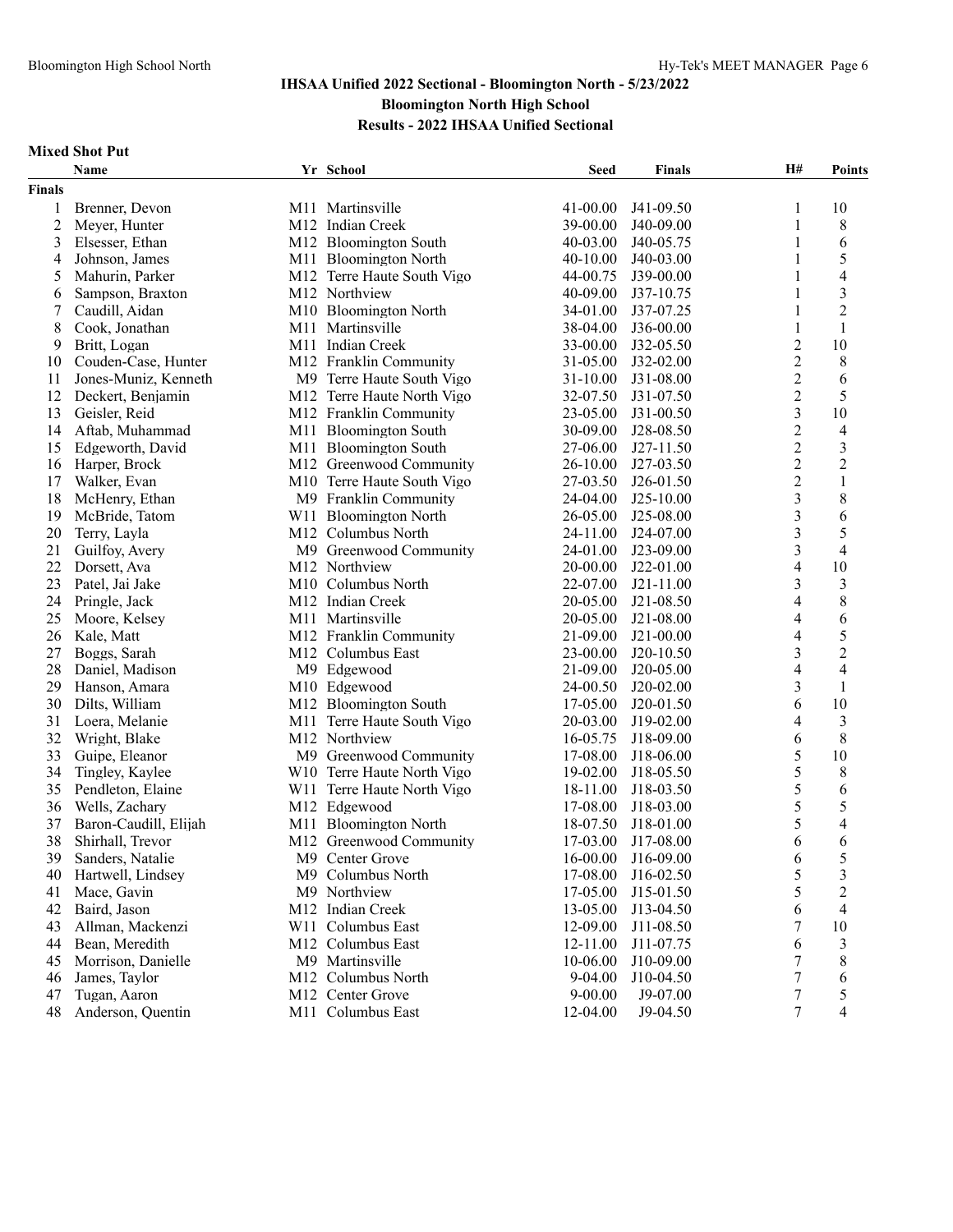#### **Finals ... (Mixed Shot Put)**

| Name                  | Yr School                | Seed     | <b>Finals</b> | H# | Points |
|-----------------------|--------------------------|----------|---------------|----|--------|
| 49 Nordo, Olivia      | M <sub>12</sub> Edgewood | 8-08.50  | $J8-01.00$    |    |        |
| --- McRoberts, Joshua | M12 Center Grove         | 12-00.00 | DO.           |    |        |
| --- Price, Macy       | M11 Center Grove         | 14-08.00 | DO            |    |        |